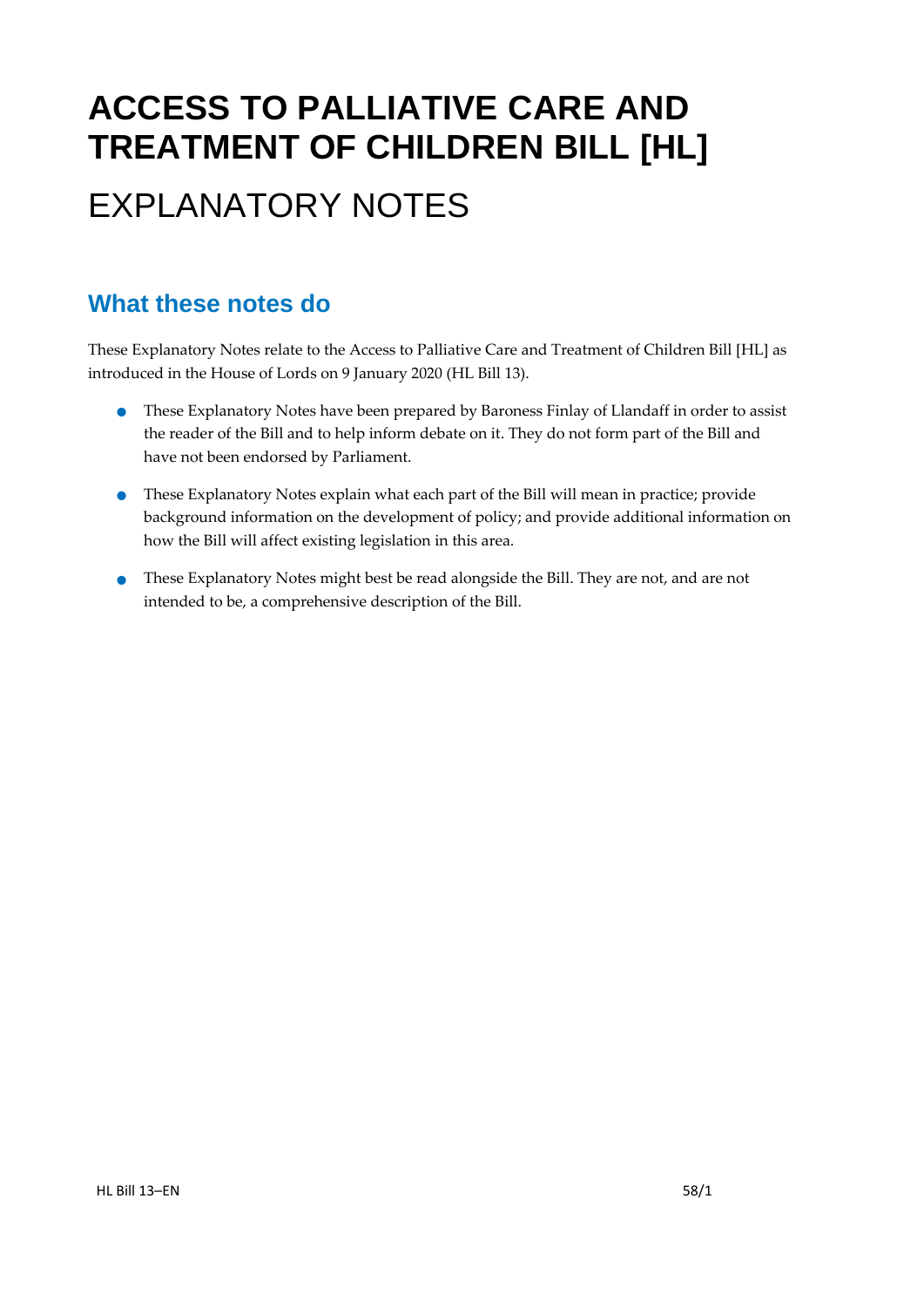### **Table of Contents**

| Subject                                                                                                 | Page of these Notes |
|---------------------------------------------------------------------------------------------------------|---------------------|
| <b>Overview of the Bill</b>                                                                             | 2                   |
| Policy and legal background                                                                             | $\overline{2}$      |
| <b>Access to Palliative Care</b><br><b>Treatment of Children</b>                                        | 2<br>3              |
| <b>Territorial extent and application</b>                                                               | 4                   |
| <b>Commentary on provisions of Bill</b>                                                                 | 5                   |
| Clause 1: Palliative care and support<br>Clause 2: Treatment of children with a life limiting condition | 5<br>5              |
| Clause 3: Interpretation                                                                                | 5<br>5              |
| Clause 4: Extent, commencement and short title<br>Commencement                                          | 6                   |
| Financial implications of the Bill                                                                      | 6                   |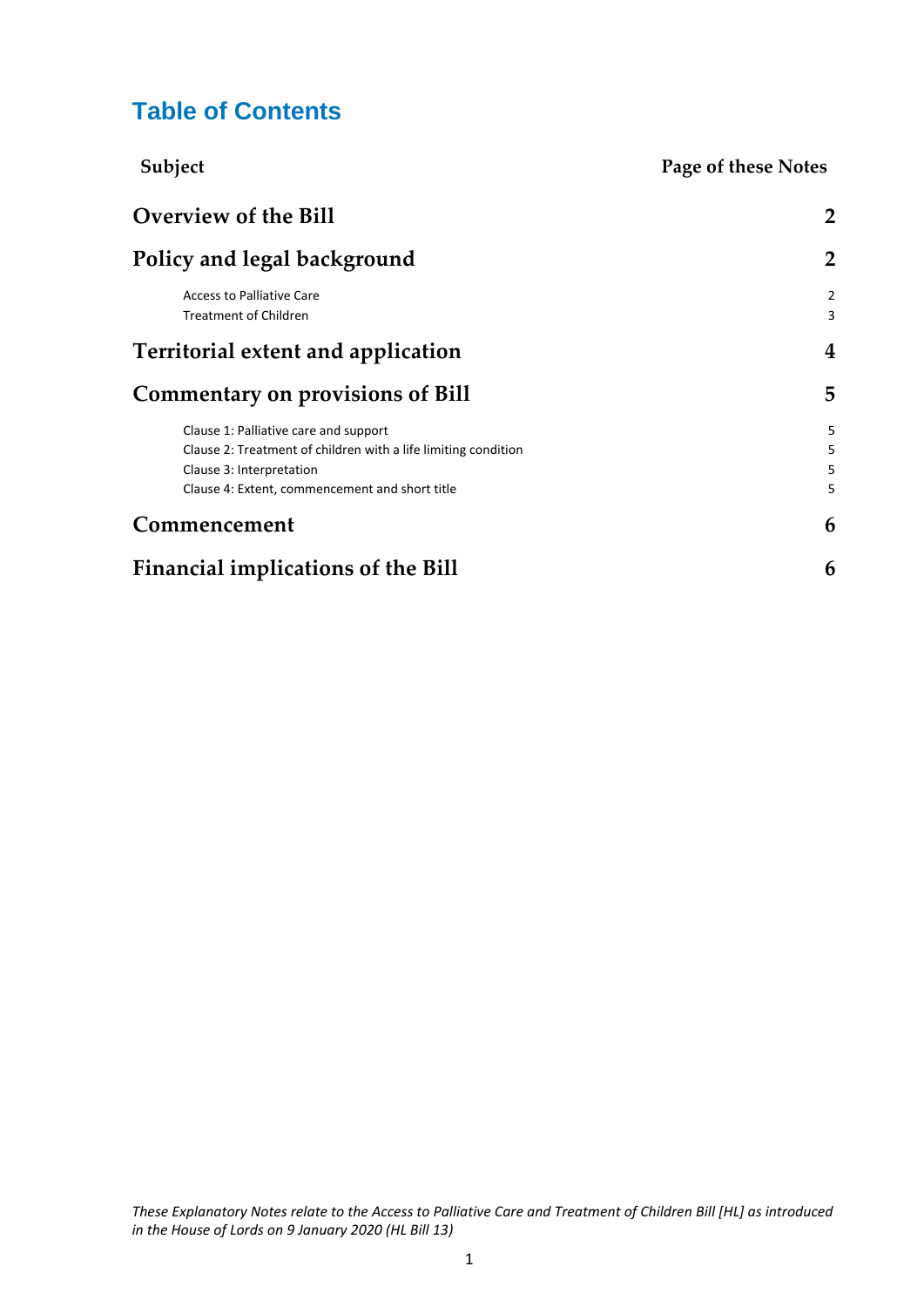### <span id="page-2-0"></span>**Overview of the Bill**

- 1 This Bill addresses two issues. The first clause addresses variations in the level of palliative care provision in England for adults approaching the end of life. The second clause addresses situations where there is a dispute between cliniciansand those with parental responsibility for a child with a life-threatening condition.
- 2 This Bill provides for the Secretary of State to ensure that NHS clinical services commissioners arrange that persons in their area with palliative care needs have access to specialist and generalist palliative care services. Part of this provision enables hospices, where patients receive care free at the point of delivery, to be able to access pharmaceutical services on the same basis as other NHS providers.
- 3 Additionally, where there is dispute between parents and clinicians over treatment in the best interests of a seriously ill child, the Bill requires health service bodies to attempt resolution through independent mediation prior to applying to the High Court. The requirement to offer mediation would not apply where a decision had to be made with urgency for the child's interests.

# <span id="page-2-1"></span>**Policy and legal background**

#### <span id="page-2-2"></span>Access to Palliative Care

 $\overline{\phantom{a}}$ 

- 4 According to the Office for National Statistics, 492,859 deaths were registered in England in 2019, a figure which is expected to rise as the population increases. Almost one third of these were deaths of people under 75.<sup>1</sup> Across all ages, many patients die of acute chronic comorbidities, for example dying from heart disease with chronic kidney disease, meaning they died of an acute episode with an underlying severe life-limiting condition.<sup>2</sup>
- 5 Palliative care means care which is delivered to seek to improve the quality of life of persons with life-limiting illness or approaching the end of life, through the prevention and relief of suffering by means of early identification, assessment, treatment and management of pain and other problems whether physical, psychological, social or spiritual. Palliative care differs from curative strategies in focusing primarily on the consequences of a disease rather than its cause or specific cure. Palliative care is intended to complement oncological or other disease-focused aspects of care.
- 6 Research published in Palliative Care concludes that around three quarters of people will require some form of palliative care during their last illness. <sup>3</sup> Analysis published in BMC Medicine in May 2017 suggests that demand for palliative care across England and Wales will rise by 40% by 2040.<sup>4</sup>

<sup>&</sup>lt;sup>1</sup> Office for National Statistics. Weekly provisional figures on death registered in England and Wales 2019.

<sup>2</sup> Kerr M, Matthews B, Medcalf JF, O'Donoghue D. End-of-life care for people with chronic kidney disease: cause of death, place of death and hospital costs. Nephrol Dial Transplant. 2017 Sep 1;32(9):1504-1509. doi: 10.1093/ndt/gfw098.

<sup>&</sup>lt;sup>3</sup> Murtagh FEM, Bausewein C, Verne J, Groeneveld EI., 'How many people need palliative care? A study developing and comparing methods for population-based estimates'. Palliative Medicine, 2014, vol 28(1), pp 49–5[8](https://journals.sagepub.com/doi/pdf/10.1177/0269216313489367) <https://journals.sagepub.com/doi/pdf/10.1177/0269216313489367>

<sup>4</sup> S.N Etkind et al, 'How many people will need palliative care in 2040? Past trends, future projections and implications for services', BMC Medicine, 18 May 2017, vol 15 (102) [https://bmcmedicine.biomedcentral.com/articles/10.1186/s12916-](https://bmcmedicine.biomedcentral.com/articles/10.1186/s12916-017-0860-2) [017-0860-2](https://bmcmedicine.biomedcentral.com/articles/10.1186/s12916-017-0860-2)

*These Explanatory Notes relate to the Access to Palliative Care and Treatment of Children Bill [HL] as introduced in the House of Lords on 9 January 2020 (HL Bill 13)*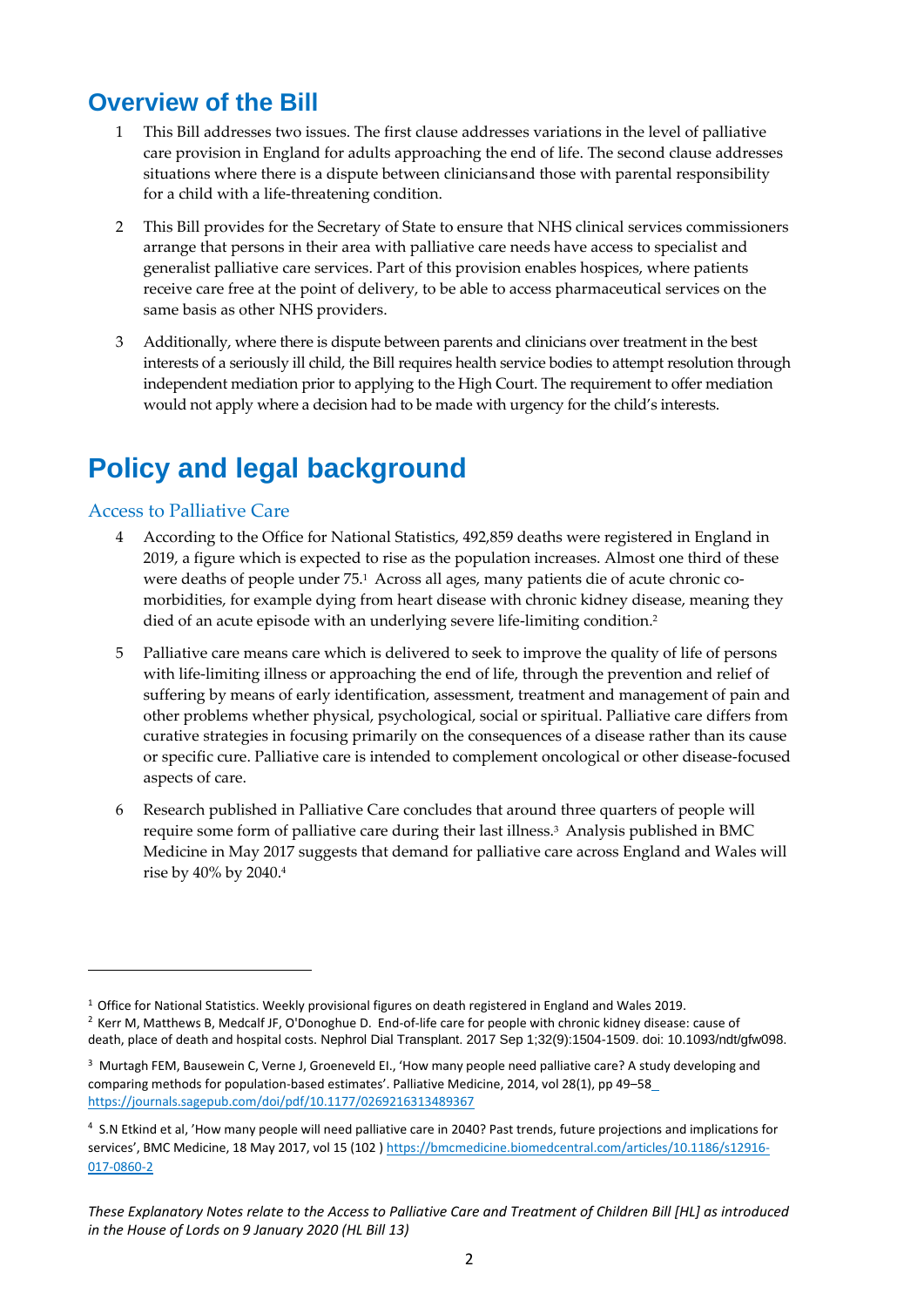- 7 Around 110,000 people in the UK who need palliative care die without receiving it, manyof whom will have a terminal illness other than cancer.<sup>5</sup>
- 8 In a study at two London hospitals over half (56.8%) of the locally domiciled patients aged 65 years or over who died in the emergency department in 2006-07 had diagnoses suggesting palliative care needs, with two thirds (38) of these patients having clear symptoms or psychosocial needs in the preceding months but only 8 being known to any palliative care service.
- 9 In February 2017, the Marie Curie charity and *Nursing Standard* published a report concluding that two thirds of nurses do not have time to offer a high level of care for dying people.<sup>6</sup> Yet Marie Curie has estimated that the costs for community care at the end of life is  $£145$  per day compared with £425 for specialist in patient care. An analysis by Hospice UK, published in May 2016, identified that 27% of CCGs did not have a strategy to address end of life care in their area.<sup>7</sup>
- 10 The Health and Social Care Act 2012 gives authority over the commissioning of palliative care in England to CCGs. They have a duty to commission health services (implicitly including palliative care) based on the assessed needs of their local population.
- 11 In response to a freedom of information request, CCGs reported very wide variations in commissioning of services, with allocated budgets ranging from £51.83 to £2329.19 per patient per annum. <sup>8</sup> Almost one third (32%) were not commissioning any education in palliative care for healthcare professionals. At that time, 83% reported commissioning 7-day specialist palliative care services for patients in their own homes.
- 12 There is not consist provision for pharmacy services to hospices in England. Unnecessary hospital admissions may be avoided if hospices could access the necessary medication, manage complex drug regimes and use drugs off license under pharmacist guidance, as would be available in an NHS hospital.
- 13 The Bill has been shortened compared to versions of this Bill introduced in previous sessions. It ensures local autonomy, as established in the Health and Social Care Act 2012.

#### <span id="page-3-0"></span>Treatment of Children

**.** 

14 There have been several publicised cases where parents, faced with a child with a life-limiting prognosis, have disagreed with the clinicians providing care to such an extent that they have instigated court action over proposed treatment decisions. In other cases, the NHS provider has sought a court order to override refusal of consent from those with parental responsibility or to prevent an action such as transfer of the child's care to another provider. Such legal action has several detrimental effects including exacerbating failure of communication between clinicians and those with parental responsibility, taking clinicians' time and effort away from others for whom they also havea duty of care, incurring expense to both parents and the NHS, undermining overall trust in services through press coverage, and distracting

<sup>5</sup> Dixon J, King D, Matosevic T, et al. Equity in the Provision of Palliative Care in the UK: Review of Evidence Personal Social Services Research Unit, London School of Economics and Political Science, April 201[5](https://www.pssru.ac.uk/pub/4962.pdf) <https://www.pssru.ac.uk/pub/4962.pdf>

<sup>&</sup>lt;sup>6</sup> Marie Curie, 'Nursing Standard - [Marie Curie Survey Findings](https://www.mariecurie.org.uk/globalassets/media/documents/media-centre/2017/nursing-standard-marie-curie-survey-findings.pdf)', 22 February 2017

 $^7$  Hospice UK, 'A low priority? How local health and care plans overlook the needs of dying people', 21 May 2016, p3 <https://www.hospiceuk.org/policy-advocacy/briefings-consultations?page=4>

<sup>8</sup> Lancaster H, Finlay IG, Downman M, Dumas J. The commissioning of specialist palliative care services in England. BMJ Supportive & Palliative Care. 2018; 8(1): 93-101 [ doi:10.1136/bmjspcare-2016-001119]

*These Explanatory Notes relate to the Access to Palliative Care and Treatment of Children Bill [HL] as introduced in the House of Lords on 9 January 2020 (HL Bill 13)*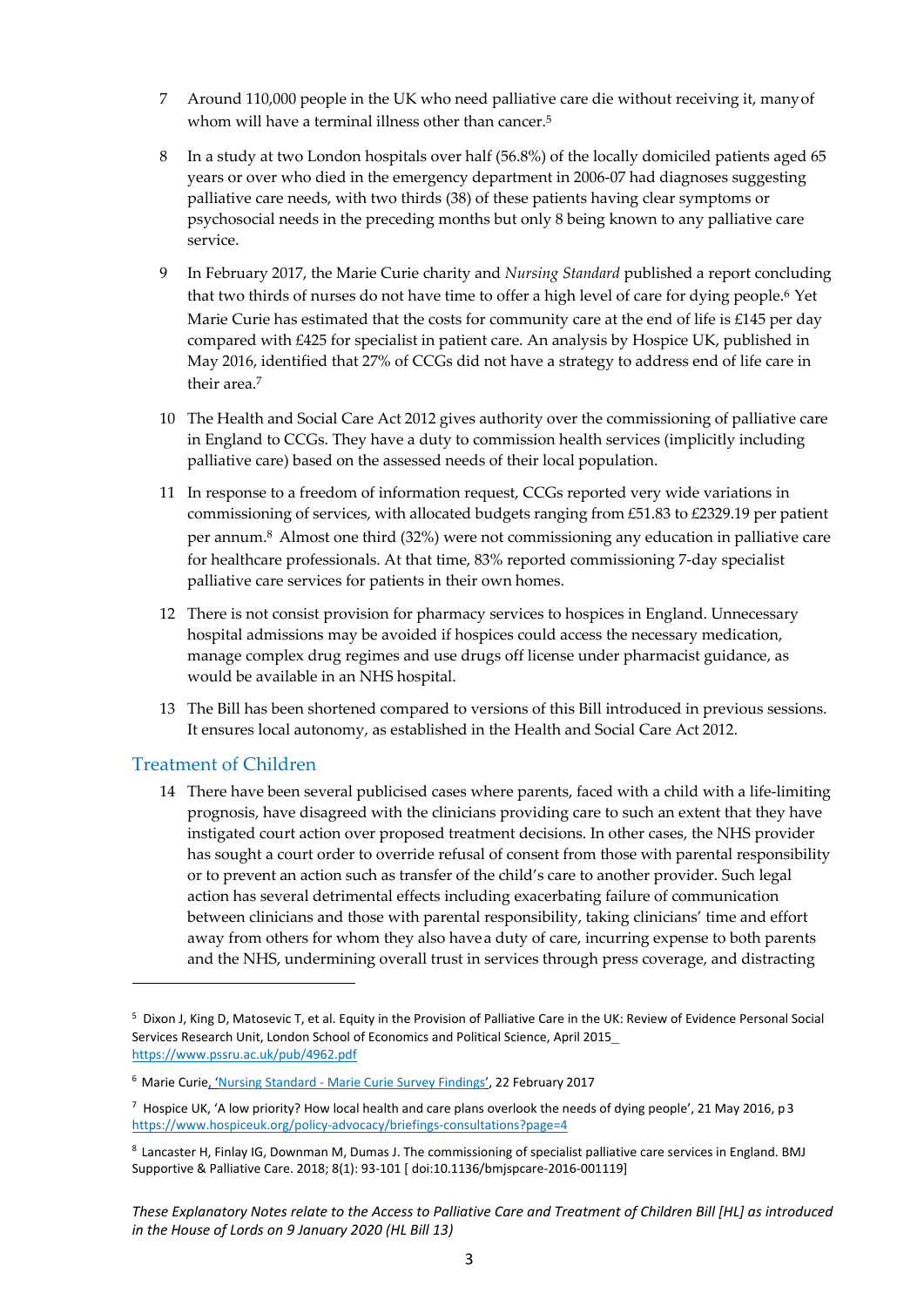from ensuring the holistic wellbeing needs of the child are met as gently and peacefully as possible.

- 15 Cases such as that of Charlie Gard have illustrated problems with the current dispute resolution approaches and the emotional harm and stress it causes to parents and clinical staff alike. The cases have also demonstrated the long-term damaging effects of such court proceedings.
- 16 The Bill seeks to ensure that before an NHS provider applies to the High Court under the Children Act 1989 for an order to withdraw or give a medical treatment, independent mediation must have been offered by the provider in an attempt to resolve differences of opinion as to what is in the best interests of the child.
- 17 Mediation must be voluntarily entered into and either party can refuse to engage with such discussions.
- 18 If the child's condition is so serious that lifesaving interventions are urgently required, or attempts at independent mediation have failed, the case may proceed to court.
- 19 Clause 2 reinforces the socio-medical norm that those holding parental responsibility are seeking to act in the best interests of the child. The High Court of England and Wales will be able to prevent a proposed action where it is not in the best interests of the child, i.e. where it is clearly established that the proposed action or medication would cause significant harm to the child.

### <span id="page-4-0"></span>**Territorial extent and application**

20 This Bill extends to England and Wales only. Clauses 1 and 2 apply to England and only clause 2 applies to Wales because although Health Care is a devolved competence (clause 1), issues of Justice are not devolved (clause 2).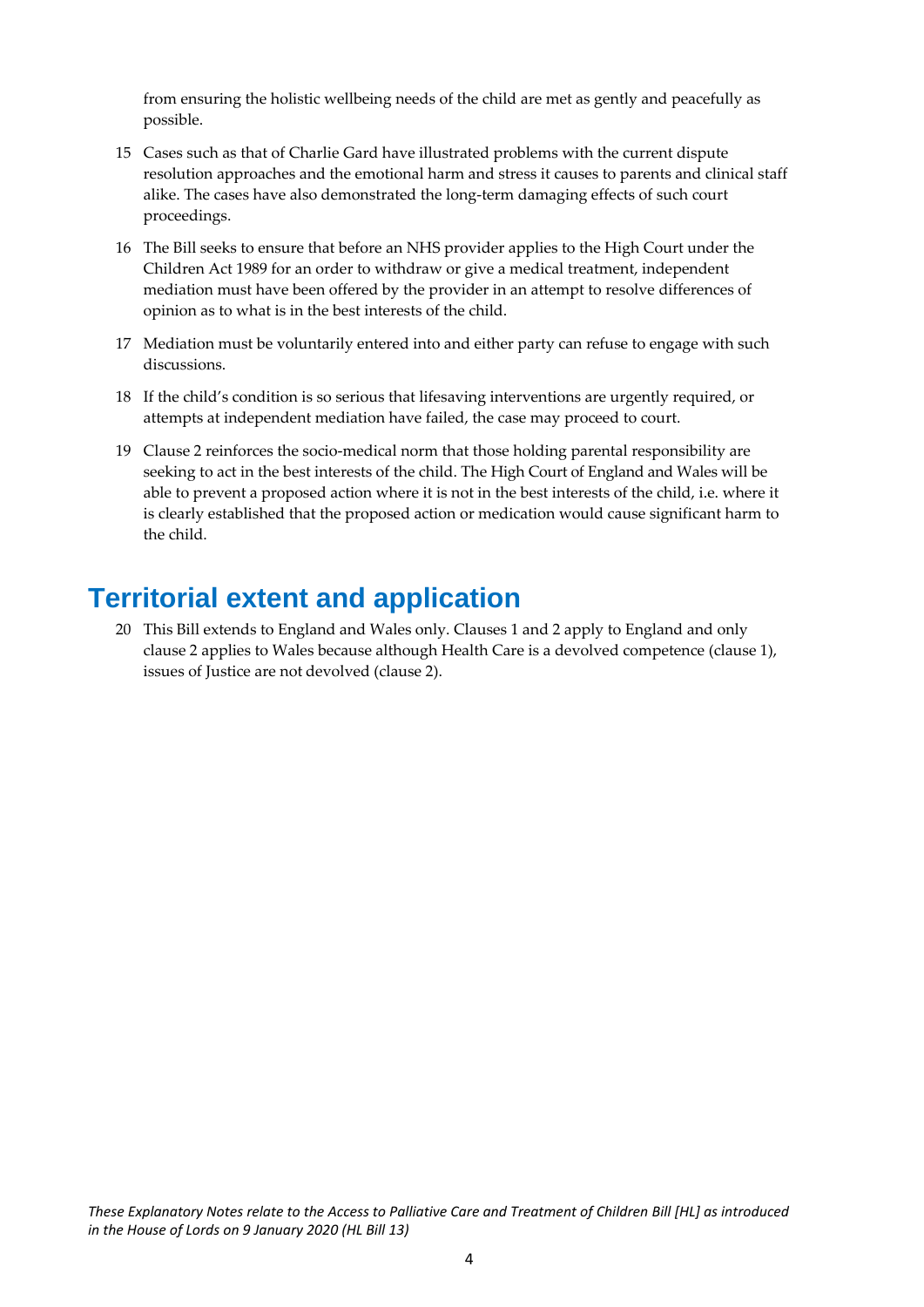## <span id="page-5-0"></span>**Commentary on provisions of Bill**

#### <span id="page-5-1"></span>Clause 1: Palliative care and support

- 21 Clause 1(1) provides that the Secretary of State must ensure that an NHS clinical services commissioner arranges for persons in their area with palliative care needs to have access to general health services relating to palliative care and can access specialist palliative care when needed, including:
	- a. Access to specialist palliative care input and advice must be available to patients, whether in hospital, in the community or in their usual place of residence;
	- b. Facilities for those with life limiting and life-ending conditions;
	- c. General and specialist palliative care services consistent with Section 1C of the National Health Service Act 2006, which created a duty to reduce inequalities. This would address the absence of services in some areas.
- 22 Subsection (2) provides for hospices to be treated as if their services were commissioned by a CCG for the purposes of a hospice purchasing their own medication. This addresses the existing situation in which hospices are unable to access the pharmaceutical services that would be available if the patient being treated was in an NHS provider unit or in the community.
- 23 Subsection (3) requires an NHS clinical services commissioner to ensure that patients with palliative care needs can access appropriate health services including specialist palliative care services, and that at all times generalist clinical providers can access advice from specialist palliative care, because complex urgent problems can arise at any time in or out of hours.
- 24 Subsection (4) requires NHS clinical services commissioners to include the provision of specialist palliative care and hospice care in any strategic plan to meet the needs of the population for whom services are being commissioned.

### <span id="page-5-2"></span>Clause 2: Treatment of children with a life limiting condition

- 25 Subsection (1) defines the limits of this clause.
- 26 Subsection (2) requires the provision of mediation when disputes arise prior to proceeding to the High Court of England and Wales and that process has been unsuccessful.
- 27 Subsection (3) defines exceptions to the requirement for attempting mediation.
- 28 Subsection (4) provides that the court shall assume, unless the contrary is clearly established, that any medical treatment proposals put forward by any person holding parental responsibility for the child are in the child's best interests.
- 29 Subsection (5) provides that no doctor or health service body can be required to provide a medical intervention which there are reasonable grounds to refuse.
- 30 Part 6 excludes retrospective actions.

#### <span id="page-5-3"></span>Clause 3: Interpretation

31 This clause sets out how terms used in the Bill are to be interpreted.

#### <span id="page-5-4"></span>Clause 4: Extent, commencement and short title

32 This clause is self-explanatory.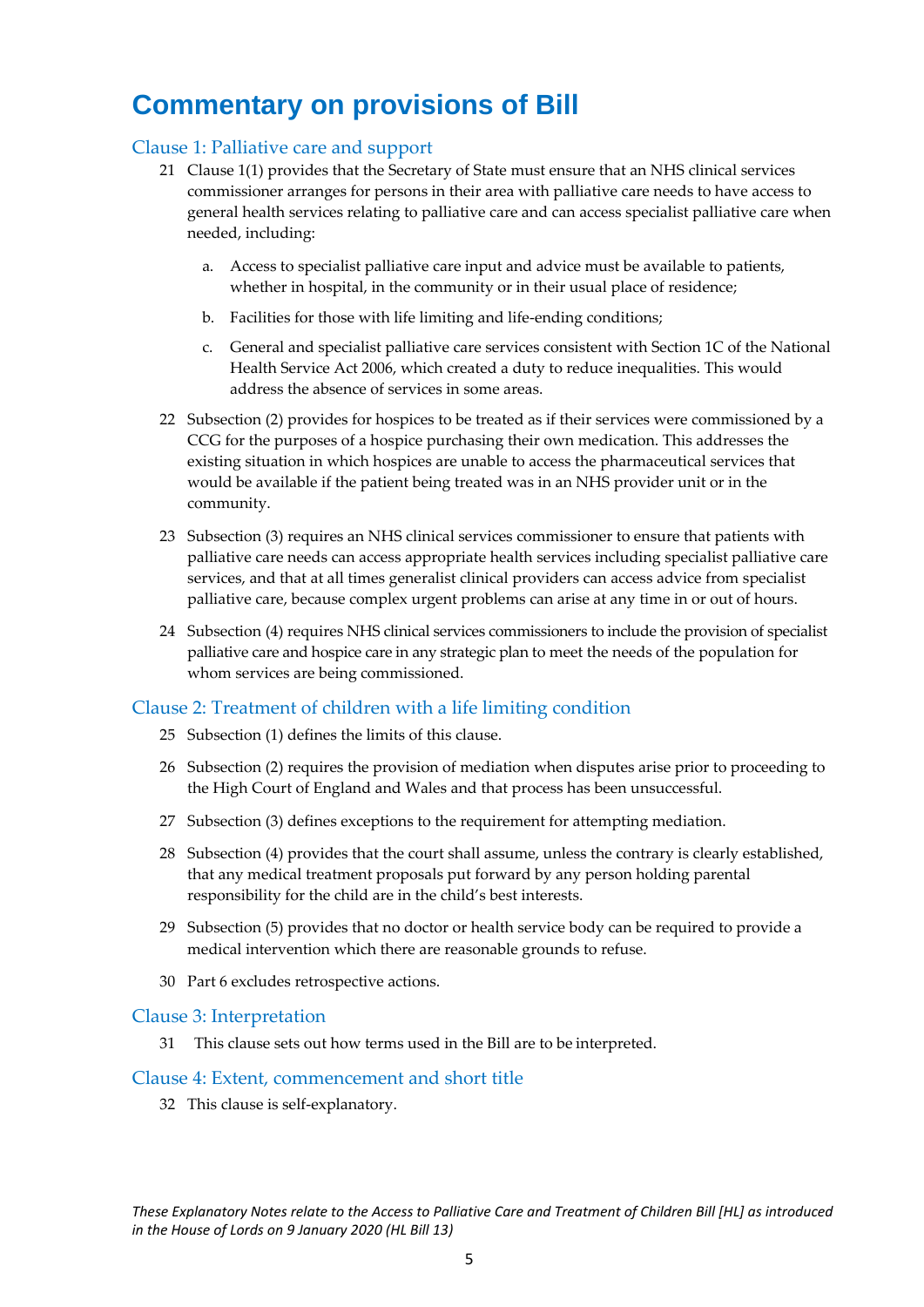### <span id="page-6-0"></span>**Commencement**

 $\overline{\phantom{a}}$ 

33 Clause 4(2) states that the Bill will come into force on the day it receives Royal Assent.

# <span id="page-6-1"></span>**Financial implications of the Bill**

- 34 Different research studies and literature reviews have repeatedly concluded that palliative care is "most frequently found to be less costly relative to comparator groups".<sup>9</sup> In addition, better care decreases the risk of costly complaints and the long-term outcomes in the bereaved are better when care had been good.
- 35 Efforts to avoid court cases in determining treatment of seriously ill children will reduce legal expenses. It may also reduce NHS costs incurred in the long-term support of bereaved parents, whose grief is compounded by their experience of the legal dispute.

<sup>&</sup>lt;sup>9</sup> Samantha Smith et al, 'Evidence on the cost and cost effectiveness of palliative care: A literature review', Palliative Medicine, 2014, vol 28(2), pp130–150 <https://journals.sagepub.com/doi/pdf/10.1177/0269216313493466>

*These Explanatory Notes relate to the Access to Palliative Care and Treatment of Children Bill [HL] as introduced in the House of Lords on 9 January 2020 (HL Bill 13)*